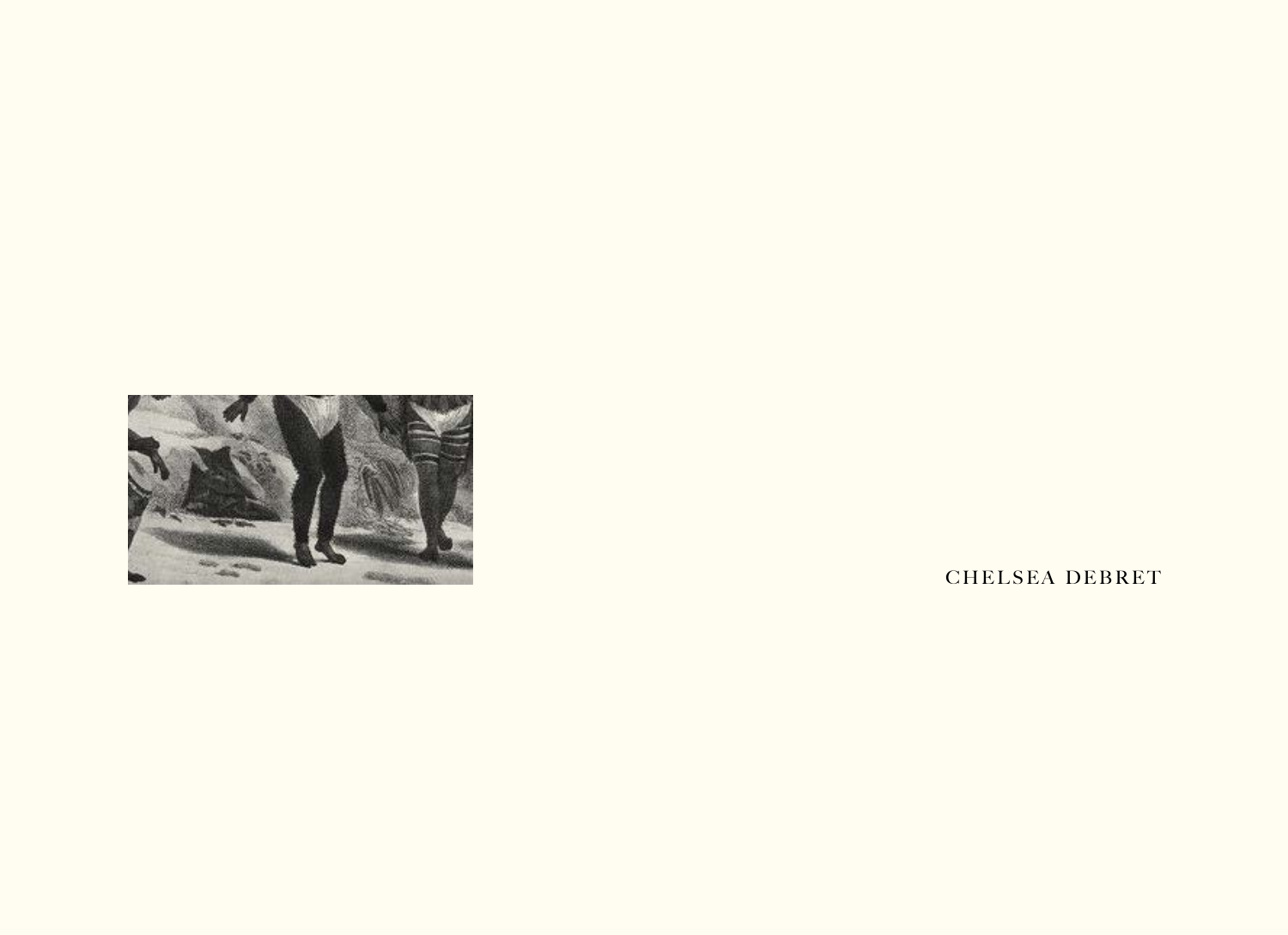## How It Ends DEBRET

A seal carcass lay at the ebb of the tide where the ocean **Thanked its natural boundary of churned white froth** and clumped sea weed. Its body was covered in a layer of coffee-stained yellow foam and dried sand. The usual army of seven legged sea crabs and swollen black flies scuttling and picking through the carcass, weaving in and out of its rotted holes like a horrid amusement park in hell, were oddly absent. An elderly couple stood a safe distance from the remains, fingers intertwined, scrutinizing intently and muttering into one another's ears. Even in death the creature was raped by the eyes of curiosity only finding peace at the bottom of the sea where it would eventually be picked apart by the prying teeth of deep sea creatures. But for now, in these last moments of solitude, the tides finger like tendrils calmly pulled the seal towards its depths.

My feet shifted on the bottom rung of the wooden fence as I patiently watched the couple circle with vulture-like intensions. Their foreheads bobbed, their chapped lips forming words drowned out by the constant breaking of waves against the tide pools, each expressing their own personal revelations to the other. Eventually, cheeks pinked from the whipping wind and their curiosity fulfilled, the only other occupants on the beach left the scene without a single glance in reflection. Sliding from the fence at their exeunt I let my bare feet sink into the cold, damp sand, enjoying the sensation of the rough granules between my toes. As I neared the carcass I smelt the tainted sweet aroma of decomposing flesh. Its breath having been extinguished by some unseen force.

Like the others.

It had started with the bees. Summers spent barbequing tenderized ribs and meat patties or dipping into the cool waters of carefully chlorinated pools became remisent of the small winged predators that plagued the outdoor activities that filled hot, sun filled days. While most were unmoved by the hundreds of yellow and black deaths others took careful notice. Their demise registered with the entomologists, the science aficionados, and honey distributors but still went unnoticed and unexplained by the rest of the world. Scientists conjectured and politicians snubbed as the honey makers and winged buzzers slowly disappeared into darkness.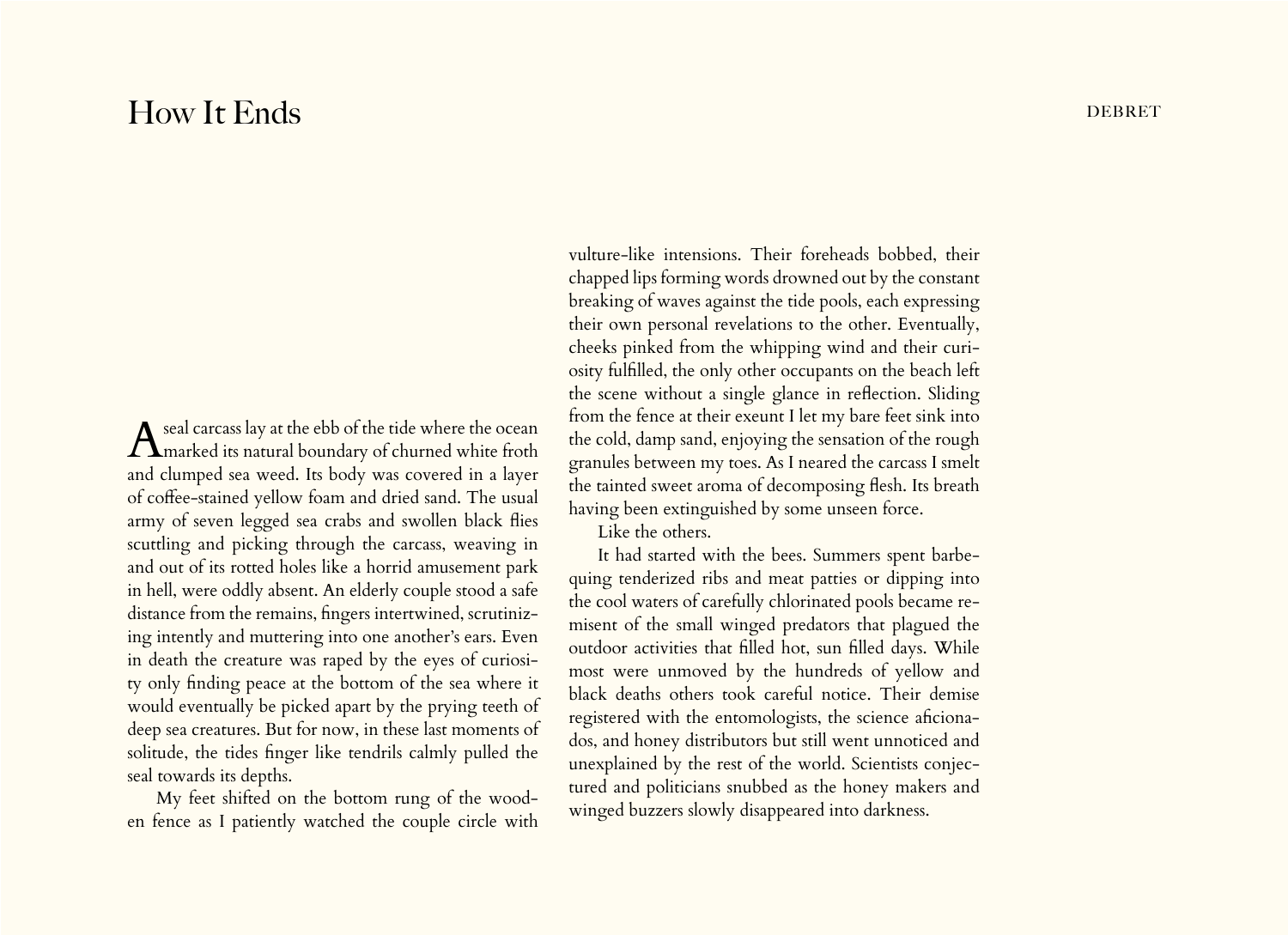Domesticated pets followed. Cats and dogs, mice, rats, and caged birds began to die, slowly at first, then with the speed of the bubonic plague. A siege of invisible death choked the globe, infiltrating the very homes where our Fidoes and Fluffys slept, preened, spoiled the carpet, and drank out of the toilet. Children woke to find motionless cages, pet salesmen to deathly silent shops, and vets to cages of friends and companions stiff and cold. The carefully pruned backyards of suburbia became cemeteries, grass lawns decorated with childlike tombstones.

Next hit were the zoo's. Corpses littered cages, a fauna of vibrant tropical feathers and glassy black eyed faces. Lions and their cubs, long necked giraffes twisted in heaps, penguins floating lifelessly in their glass walled homes, a layer of black and white buoy's in tinged red water. But the elephants proved to be the most destructive. Their massive bodies crushed their own pens, brought down walls of cement block, even tore deep rooted trees from the earth as their bulbous frames collapsed in place. And yet, even with the suddenness of the deaths, it was as if they knew the end had come, huddling in groups seeking the comfort of familiarity.

An old heavy camera hung from a tattered leather strap at my neck. I delicately twisted the cap from the

lens pushing the small rotund piece in my back pocket. A cold breeze shifted through the worn holes in my jeans the grayness of the day reflecting in every aspect of the damp beach. I followed in the footsteps of my predecessors circling the object of my interest, stalking each angle with diplomatic contemplation. Icy water lapped at my ankles as I stopped, raising the camera to my eye.

It was only months later that the real problem began to materialize in our eyes.

Cattlemen hurried furiously to save as many of their prized meat producing meal tickets as they could before the carcasses succumbed to rot. Mounds of cattle were bulldozed into gigantic graves as the decomposed bodies became burdens to their owners. Poachers convened in the massive elephant graveyards in the deserts of Africa and wildernesses of India, gutting the faces of the precious ivory tusks that would fill their pockets with monetary sustenance and their bellies with food. Fishing boats took to the seas sinking their heavy latticed nets into the deep waters, each returning heavily laden with spoiled fish that was left to waste. Whales were processed, their blubber extracted and their carcasses thrown back in the frothy waters eventually beaching on shores already caked in rotting meat from a host of tide pool lurkers.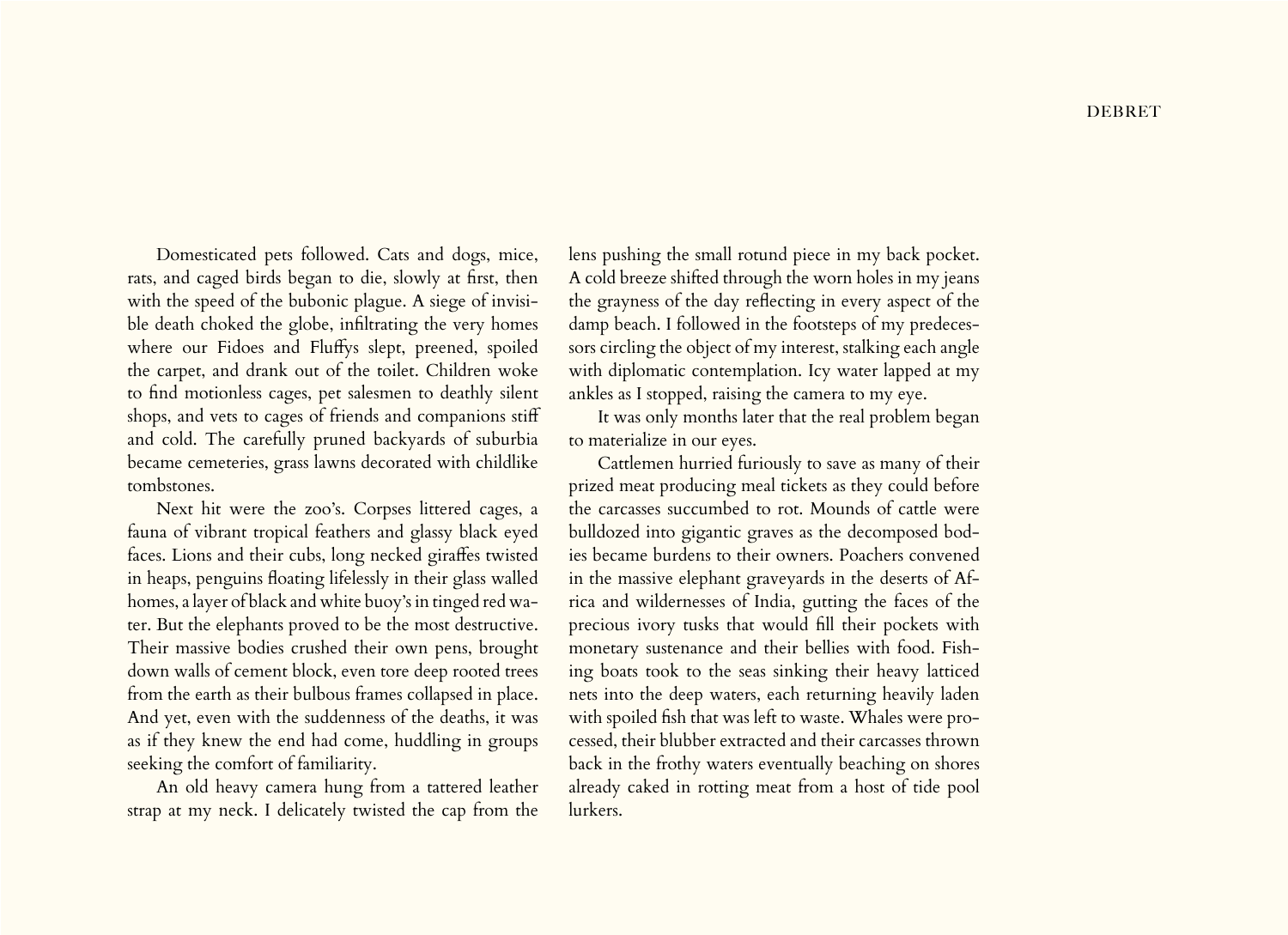Creatures that grew sick from natural ailments were extinguished by the hand of man fueled by fear. Farmers took guns to their own beasts' heads, vets euthanized at the simplest inclination of the same disease that was spreading like wild fire, even Zoologists recommended the expulsion of life from various incapacitated caged creatures. It had been a naturally wrought disease, ignited by an unknown assailant, and propelled by fear and the disembodied judgment of the ones held responsible to care for the creatures of the earth.

So on this cold, desolate beach I was to witness the last of them. It had been years since what was thought to be the last had echoed across the world. A five year old boy sitting below an Acacia tree in Kenya watched as a small Green Mamba withered then convulsed and finally plunged to the earth. The fierce green scales wrapped between the sun darkened fingers of the little boys hands became the symbol of the end; plastered on every news station, posted on thousands of web pages and even viewed from the electric billboards in New York's famed Times Square. Just as every baby boomer remembers the moment of JFK's assassination, so would every person remember the day the Kenyan boy returned with the snake.

The seals corpse, freshly deceased, proved our appar-

ent mistake.

A line of frothy water churned under my feet as the tide slowly began to rise. I squatted next to the seal carefully focusing the bulky camera. The black and white lens washed the seal in shades of grey blending with its surroundings. I refocused on the seal's head, his bulbous eyes reflecting in the glare of the harsh light sifting through the bubbling clouds. I repositioned myself a few feet away and leveled the camera with its swollen stomach. Tempered waves crashed over the seal's form, the water forging a trench of crushed bones and dried barnacles around its body. A soaked newspaper clogged the trench, its headlines bringing forth sick nostalgia. A meeting of the minds, our world's most brilliant environmentalists, scientists, and leaders converging to problem solve from all corners of the world.

The environmentalists blamed global warming, the politicians blamed the environmentalists, and each country blamed the others neglect of Mother Nature. Scientists forged through months of research, testing and formulating vaccination after vaccination, all of which failed. It was conjectured that the poisonous gasses from the making and creating of our so-called necessities triggered their demise, but no answers would ever be gained from the invisible plague that wrapped our world in fear.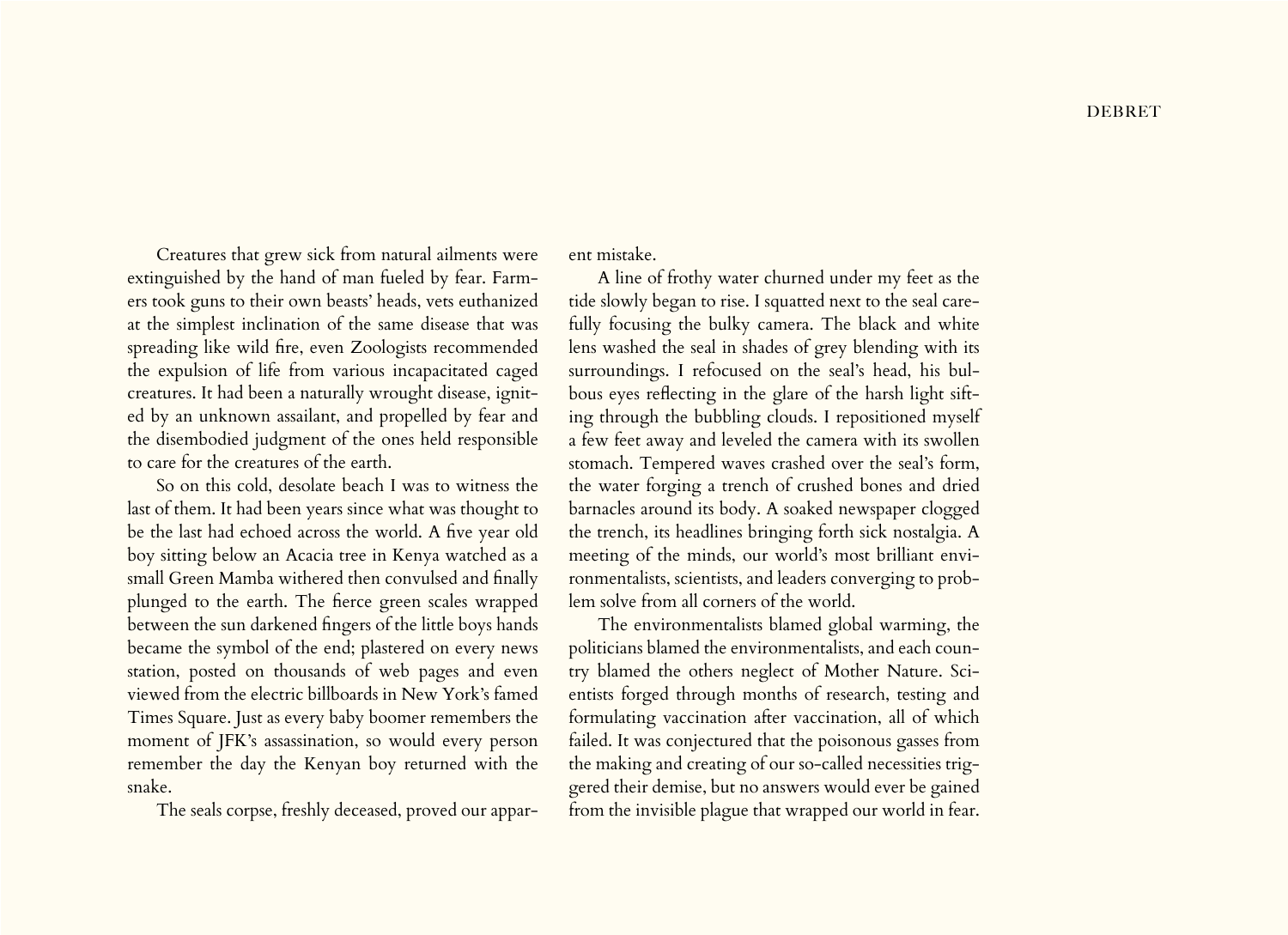If only we had thought to store the bodies, save the precious nutrients that were essential to sustained human life. We thought to save them instead of prepare for their extinction.

My feet crunch on the pebbles that lined the small foot path that wound its way between the hills. The tiny speck of a building materialized on the horizon as I wrapped my sweater tighter around my body. The air was consumed with a pressurized stillness, a sticky silence that froze the breath in my chest. It proved to be a deadly silence that invoked the dread and fear and the unnecessary nervous chatter that filled the blank canvas of conversation that was known only to lead down one road.

Solitude was my only savior.

A small shed, solidly built and weathered from years of sea side life, sat at the meeting point of the two hills. The shed glowed to life under a soft red flame as I lit the red glass-sheathed candle. As my eyes grew accustomed to the tinted darkness I felt as if I were entombed in the center of a pulsing heart; dimly lit in a liquid red and decorated with string like veins crisscrossing the room sporadically. Large glossy photos dangled from the cloth stripped veins, secured in close pins peppering me in a sea of black and white images. Newspaper clippings, faintly

visible in the dim light, were pinned to the walls; Green Peace workers shaded beneath the canopy of the dense Amazon jungle inspecting a carpet of twisted lizards, awkwardly upturned birds, and large alien like insects. A pillar of beefy Gorillas towered above the heads of two Congolese tribesmen. Hair covered arms and legs jutted from the heap while blank un-evolved faces stared vapidly into the camera. A Himalayan mountainside marked in death with the decaying corpses of huddled yaks. A bundled Eskimo standing at the edge of a glacier, the glassy tundra below flawed by small dark specks littering the white canvas. Documentation of the slow spreading death wall papered the splintering wood planks of the hearts interior.

I arranged the necessary equipment in a procession from one end of the rickety work bench to the other. My hands moved habitually, automatically pulling a metal tub from a shelf over head and a pair of silver tweezers hanging on a rusted nail behind a row of white jugs. The back of the camera, unaided by my practiced hands, popped open on its worn hinges. I quickly extinguished the flame and was plunged into darkness.

The worst were the insects. The bees had been first, illogically separate, perhaps a warning unheeded. Then one morning the world awoke to a blanket of darkness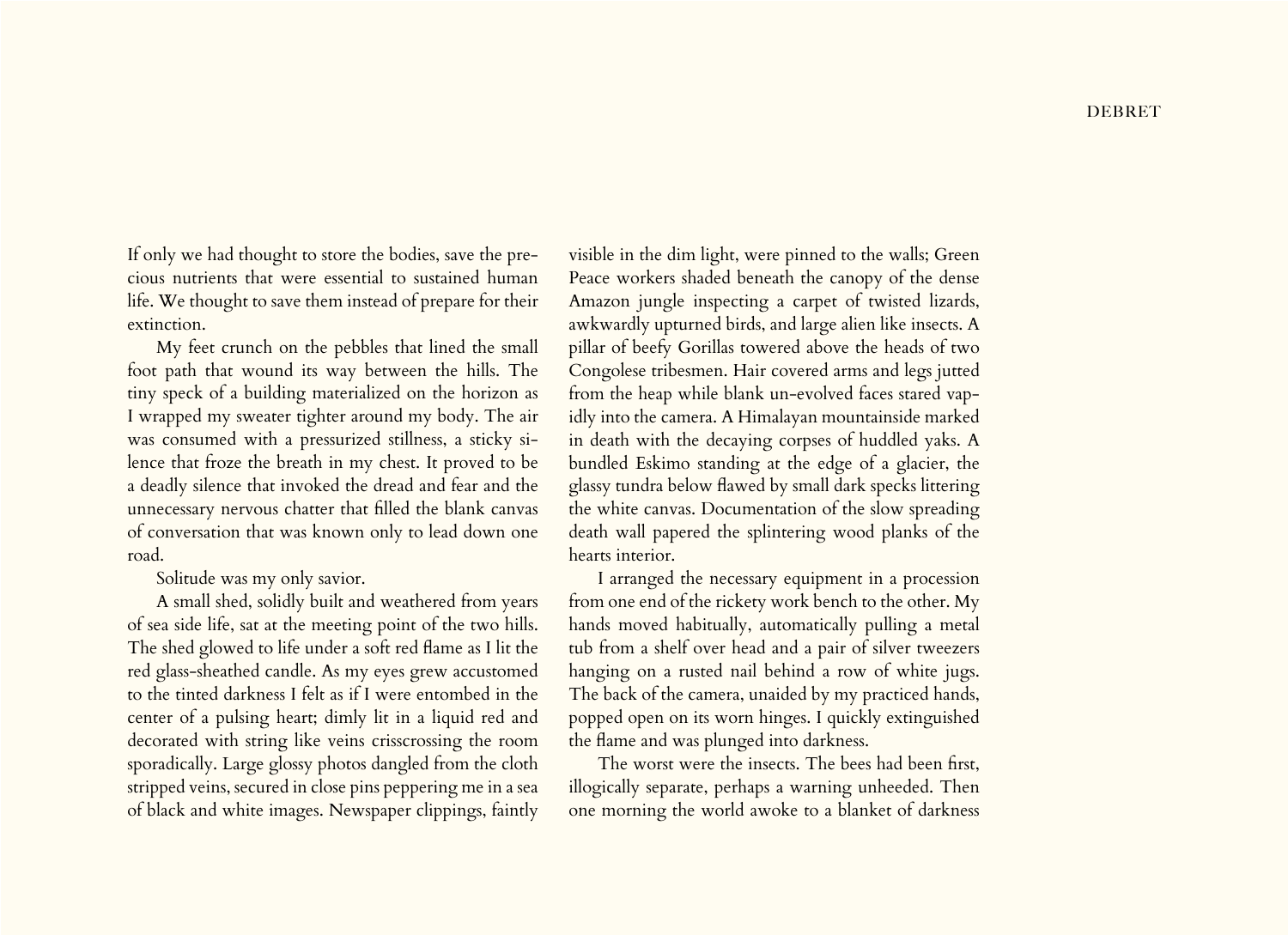peppering the ground and a rancid bitter stench. Not only had they plummeted from the skies, but swarms returned to the surface where they died in. Infested regions experienced massive shifting as miles of underground colonies caved in, their housekeepers deceased. The shadowed floors of dense jungles were caked with shelled carcasses gleaming like oil in the dull sunlight. A rain of mosquito's plagued forestry reserves, their feather light bodies taking weeks to filter through the branches.

After the insects were gone vegetation began to die off. Winter turned into spring without the garnered hillsides, fields, and gardens of budding flowers. From the delicately cared for street side nurseries to the meticulously crafted and nurtured flower beds decorating the palaces and royal estates of the world's elite, none were sparred. Mulched beds of shriveled bulbs, rotting exotic greenery, and dried, useless watering systems were left as ornamental reminders of the beauty that once was.

My fingers roamed the surface of the table guiding me to the plastic jugs of developing chemicals. The processing tub popped against the chilled chemicals. My hands tested the weight of tub. The delicate click of the film as it snapped out of the camera resonated in the dark silence that surrounded me, a crackle of fire, a solitary reminder of the demolition crews that scoured land and

water gathering the carcasses left to waste away.

The world had become diseased with rot. Organic substances, such as flesh and muscle, decomposed without the normal rapidity provided by the insect's assistance. Remains were left to bake under scorching desert suns. Camels and horses, the desert dwellers priceless companions, lay like boulders, steaming and doughy, their extended bellies swelling with gasses. Heavily coated bears never woke from hibernation, their carcasses freezing during harsh snows, their bodies surfacing from the dirt smeared snows of Russia to the white, crystallized polar caps of Antarctica. Skeletons of the wild Tarpan, meat still clinging to the bones, lingered in the cool dense greens of Eastern Europe.

Disposal methods were attempted, but the grand scale of the job was too overwhelming. The oceans disposed of waste on once populated beaches, bodies tumbled from nests and resting areas in the forest's canopies, and an overwhelmed populace clogged sewage systems with pet and rodent carcasses which slowly overflowed into the streets. Great fires were assembled across the globe, smearing the skies with toxins, manufacturing a stench that clung in the air and soaked into our skin. Each step closer to riding the terrain of their corpses took us one step further from salvation.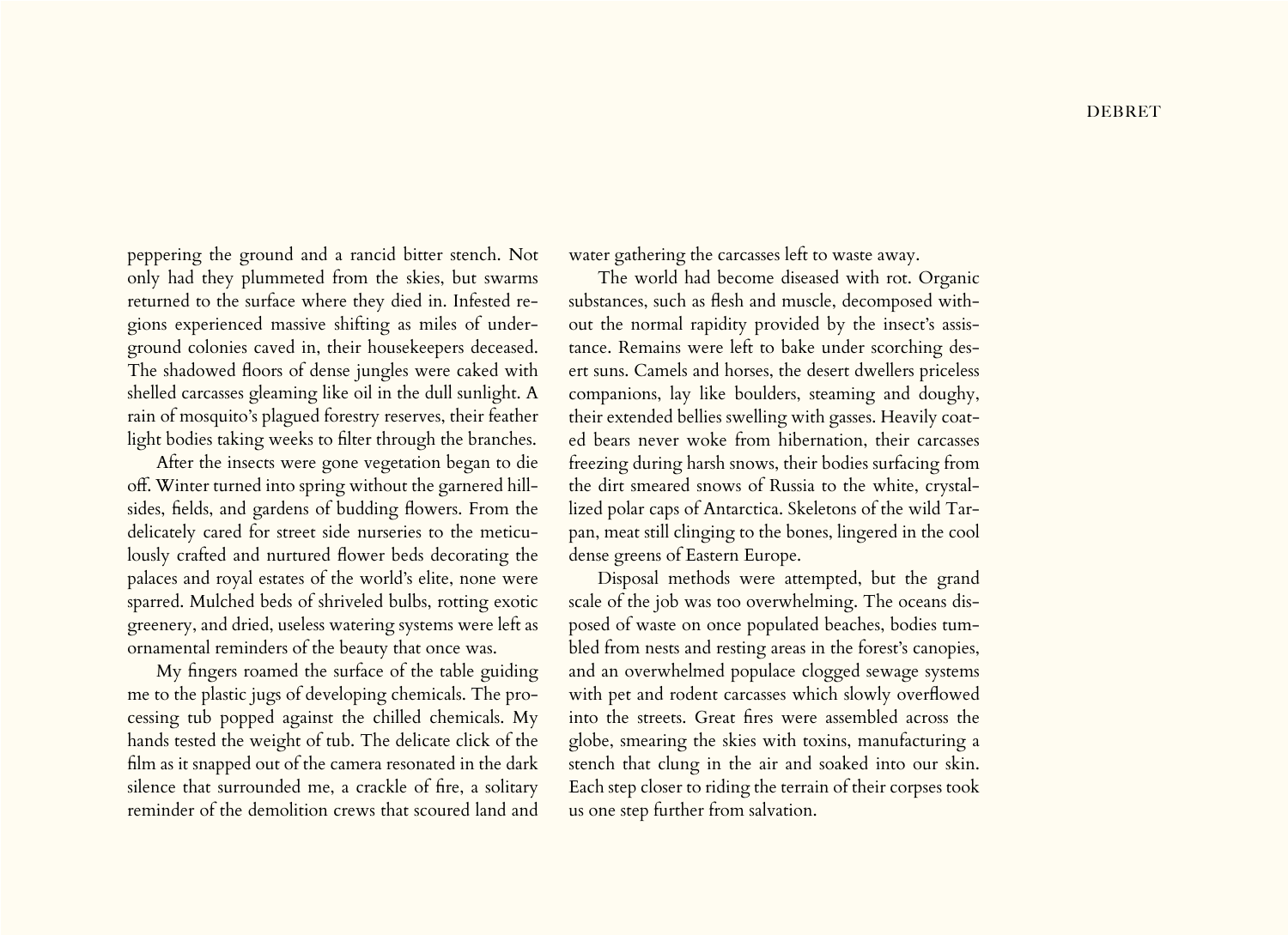My fingers shook as I slid the film into the canister, my hands following the motions they had memorized from hours spent in darkness. The chemicals from the processing soup burned my eyes withdrawing emotionless tears that dampened my cheeks. I dipped the canister into the tub and leaned against the wall silently counting. My stomach grumbled as I pressed my palms against the ever present pain lingering there.

Tofu, manufactured in bulk to supplement the meat shortage, dwindled as the last of the organic milk piddled into inexistence. Fights broke out in markets as people argued over preciously scant commodities causing normally dormant soccer moms and docile fathers to turn violent. Processing plants shut down sending their workers into unemployment as wool, leather, cotton and silk slowly disappeared from stores, a final blow sending the economy in a downward spiral. Doctors' offices, clinics, and emergency rooms became central hubs as the most vital nutrients began to disappear from the shelves at the local grocery stores. Malnutrition and sickness spread. City morgues filled with the bodies of the young and elderly. Civilized society began to unravel bit by bit.

A flame quivered weakly at the end of the match as I relit the candle and was once again bathed in red. With the pair of tweezers I fixed the film in the tub watching as the picture took form. The seal starred at me through the quavering surface, its baleful eyes already beginning to shrivel, its fur lined skin stiff from the salty ocean air. I drew the film from the tub and clipped the dripping strip to one of the many cloth lines zigzagging over my head. Numbered years were carved into the wood panels next to the rows, each carrying images of species extinct, year by year, chronologically documenting their descent. The seal sat next to a withered possum curled in the middle of an overgrown road, a crow crumpled between splintered railroad ties, a gofer nestled into a ball at the bottom of his hole.

A newspaper clipping on the far wall caught my eye. A village lined with huts took up the entire square of the paper. The ground was littered with the bodies of its inhabitants, some curled into balls, others splayed awkwardly in painful madness.

That had been the first of the suicides.

The religious groups set off the hysteria, beginning in a remote Haitian village of over three hundred men, women, and children. It spread from village to town, country to continent, a slow motion documentation of human induced Armageddon easily viewed on the nightly news. The wide bellies of pew lined churches were found occupied with the bodies of poisoned be